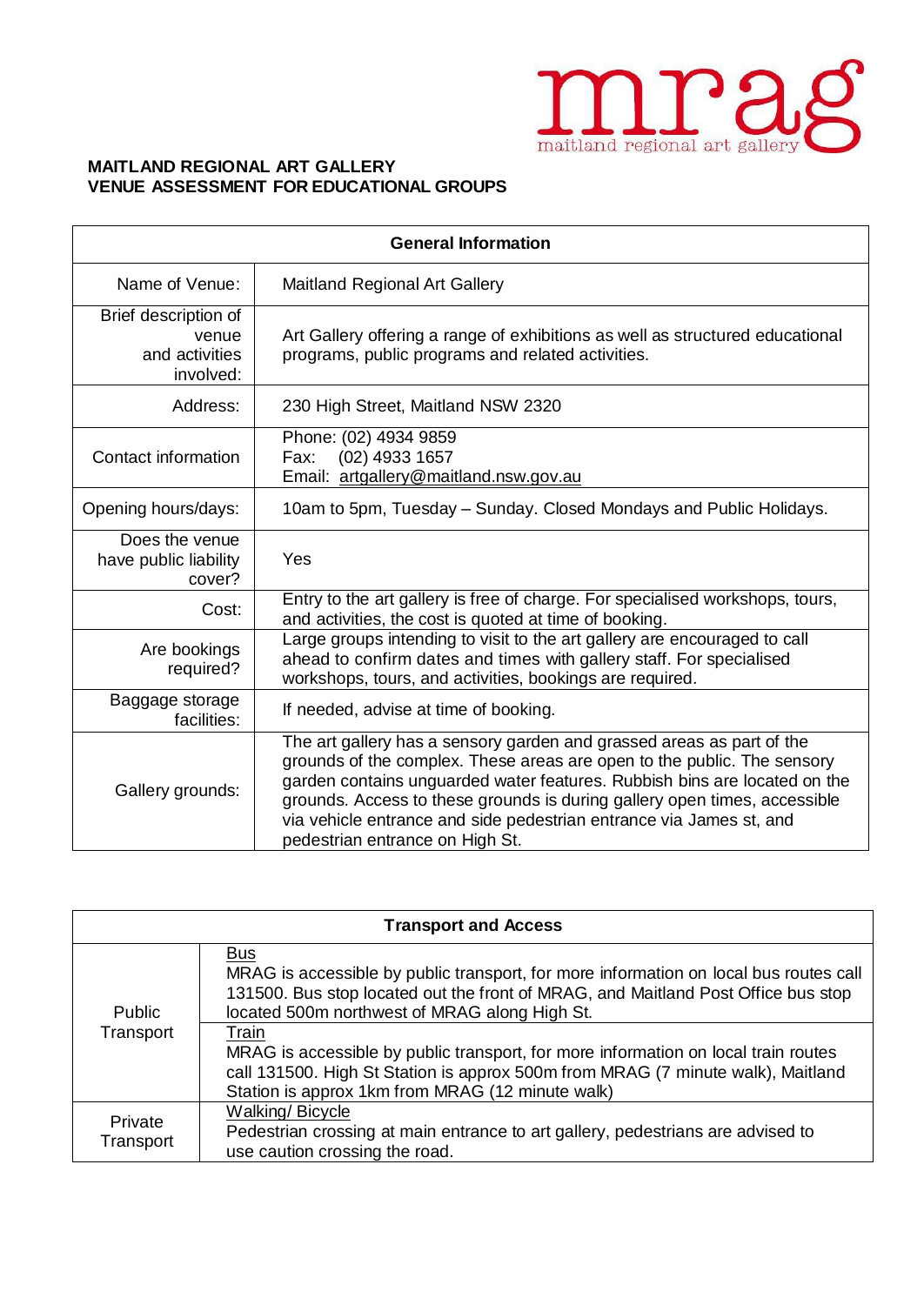

|             | <u>Car</u><br>Car parking available along High Street, James St, or in art gallery carpark (limited<br>spaces available. Art Gallery carpark accessible via James St.<br>Undercover parking? No<br>Coach<br>Preferred drop-off and pick up, High St or James St. Advised not to enter rear |                                                                                            |  |  |
|-------------|--------------------------------------------------------------------------------------------------------------------------------------------------------------------------------------------------------------------------------------------------------------------------------------------|--------------------------------------------------------------------------------------------|--|--|
|             | gallery car park, limited manoeuvring capabilities.                                                                                                                                                                                                                                        |                                                                                            |  |  |
|             | Is there ramp access to the<br>venue?                                                                                                                                                                                                                                                      | Yes. Ramp located at front entrance.                                                       |  |  |
| Access      | Is there disabled parking at the<br>venue?                                                                                                                                                                                                                                                 | Yes. 2 parking bays in rear car park designated<br>disabled parking.                       |  |  |
|             | If the venue contains stairs, is<br>there alternate access to those<br>areas? (eg Lift)                                                                                                                                                                                                    | Yes. Alternate access indoors consists of ramps<br>and a lift.                             |  |  |
|             | Are there guide rails present at<br>all stairs?                                                                                                                                                                                                                                            | Yes.                                                                                       |  |  |
|             | Is there an accessible toilet at<br>the venue?                                                                                                                                                                                                                                             | Yes. Wheelchair accessible toilet located with<br>other amenities at rear of gallery shop. |  |  |
|             | Floor surfaces are wood and polished cement                                                                                                                                                                                                                                                |                                                                                            |  |  |
| Floors,     | Mats provided near entrances during wet weather.                                                                                                                                                                                                                                           |                                                                                            |  |  |
| passageways | Corridors and walkways lit.                                                                                                                                                                                                                                                                |                                                                                            |  |  |
| and stairs  | Care should be taken to avoid slips and trips by ensuring patrons walk at normal<br>pace and are mindful of potential trip hazards                                                                                                                                                         |                                                                                            |  |  |

| <b>Evacuation and Contingency plans</b>                                                           |                                                                                                                                                          |  |
|---------------------------------------------------------------------------------------------------|----------------------------------------------------------------------------------------------------------------------------------------------------------|--|
| Has the venue been fitted with an<br>alarm or warning system?                                     | Yes                                                                                                                                                      |  |
| Are the emergency procedures<br>displayed?                                                        | Yes                                                                                                                                                      |  |
| Are regular tests conducted?                                                                      | Yes                                                                                                                                                      |  |
| Are emergency exits, fire<br>extinguishers and other<br>emergency equipment clearly<br>displayed? | Yes                                                                                                                                                      |  |
| Are general staff trained in<br>emergency procedures?                                             | Yes. All MRAG staff receive an induction into WHS and<br>emergency procedures. At least one member of full-time staff<br>is a trained first aid officer. |  |
| Are adequate records of incidents<br>kept and actioned upon?                                      | Yes. A copy of the incident report is available to the injured<br>party on request.                                                                      |  |

| <b>Child Protection</b>                                                           |      |  |
|-----------------------------------------------------------------------------------|------|--|
| Do all staff working with<br>children have valid Working<br>With Children Checks? | Yes. |  |